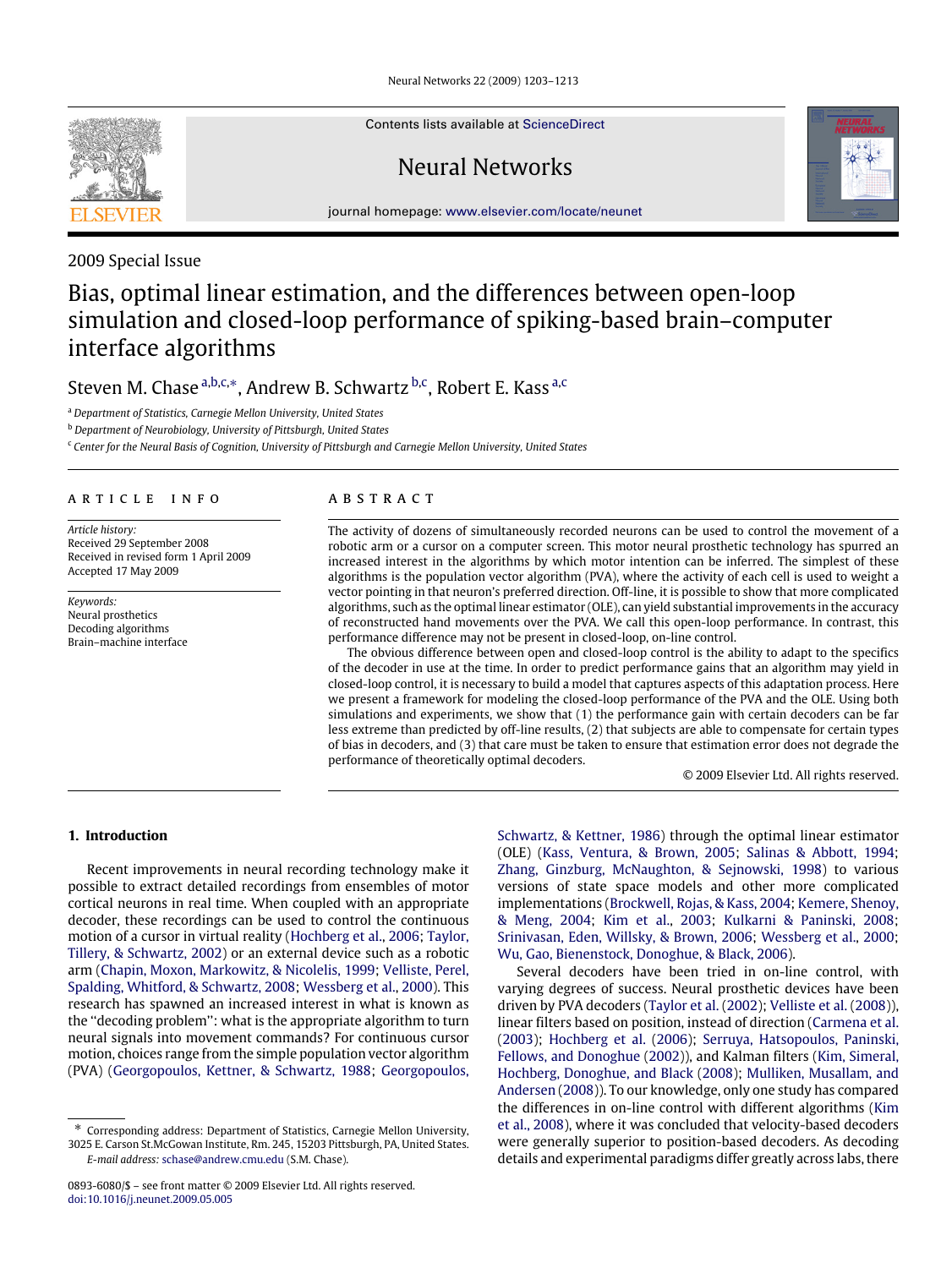1204 *S.M. Chase et al. / Neural Networks 22 (2009) 1203–1213*

is at this time no general consensus about which algorithms work best.

The relative performance of different decoders is more commonly assessed by comparing their ability to reconstruct trajectories off-line. For example, a monkey is trained to perform centerout or drawing movements with an arm while recordings are made from the motor cortex; these recordings are then used, after the fact, to reconstruct the movements made by the monkey. Comparing algorithms in this fashion is problematic, because of the assumption that open-loop decoding improvements will translate to closed-loop performance improvements, and further that open-loop decoding deficits will translate to closed-loop performance deficits. Two factors go into the reconstruction error that one computes from off-line data: bias and variance. These measures must be considered carefully, because they may not be the same under open-loop and closed-loop control. For example, it is well known that humans are capable of adapting to specific types of novel visuo-motor distortions [\(Bock,](#page-9-16) [Abeele,](#page-9-16) [&](#page-9-16) [Eversheim,](#page-9-16) [2003;](#page-9-16) [Ghahramani,](#page-9-17) [Wolpert,](#page-9-17) [&](#page-9-17) [Jordan,](#page-9-17) [1996;](#page-9-17) [Held](#page-9-18) [&](#page-9-18) [Freedman,](#page-9-18) [1963\)](#page-9-18) or force field environments [\(Flash](#page-9-19) [&](#page-9-19) [Gurevich,](#page-9-19) [1991;](#page-9-19) [Lackner](#page-9-20) [&](#page-9-20) [Dizio,](#page-9-20) [1994;](#page-9-20) [Shadmehr](#page-9-21) [&](#page-9-21) [Mussa-Ivaldi,](#page-9-21) [1994\)](#page-9-21). Also, it has been shown that humans can adapt to some types of perturbations more readily than others [\(Cunningham,](#page-9-22) [1989;](#page-9-22) [Fukushi](#page-9-23) [&](#page-9-23) [Ashe,](#page-9-23) [2003;](#page-9-23) [Hwang,](#page-9-24) [Donchin,](#page-9-24) [Smith,](#page-9-24) [&](#page-9-24) [Shadmehr,](#page-9-24) [2003;](#page-9-24) [Krakauer,](#page-9-25) [Pine,](#page-9-25) [Ghilardi,](#page-9-25) [&](#page-9-25) [Ghez,](#page-9-25) [2000\)](#page-9-25). If the decoded movement can be viewed as a distortion of the desired movement, then it may well be true that certain decoders may be more ''learnable'' than others.

Here we use both simulations and experiments to compare the performance of two decoding algorithms, the PVA and the OLE. We chose these two decoders because the PVA has been extensively used in the literature and the OLE is the theoretically optimal decoder that can be implemented in exactly the same fashion as the PVA, with only a change of decoding parameters. We find that open-loop simulation results do not match the closed-loop experimental differences between these two decoders. However, by making simple assumptions about how the task may be learned, we can construct a general framework for modeling the closed-loop performance of the decoding algorithms. We find that the performance gains in closed-loop simulation better match the experimental differences between the decoders, indicating that subjects readily compensate for directional bias. Finally, we investigate several implementations of the OLE and find that, in practice, estimation noise can degrade the performance of theoretically optimal implementations beyond the performance of their less optimal counterparts.

#### **2. Methods**

 $\lambda$ 

The experiment and simulations are based on a center-out movement task in 2 dimensions. We model both the real and simulated neurons as being cosine-tuned to movement direction [\(Georgopoulos,](#page-9-26) [Kalaska,](#page-9-26) [Caminiti,](#page-9-26) [&](#page-9-26) [Massey,](#page-9-26) [1982;](#page-9-26) [Truccolo,](#page-10-4) [Friehs,](#page-10-4) [Donoghue,](#page-10-4) [&](#page-10-4) [Hochberg,](#page-10-4) [2008\)](#page-10-4), where the firing rates,  $\lambda$ , depend on the movement direction,  $\overrightarrow{d}$ , through the equation

$$
\lambda = b_0 + m\left(\vec{p} \cdot \vec{d}\right). \tag{1}
$$

Here,  $b_0$  is the baseline firing rate of the cell,  $m$  is its modulation depth, and  $\vec{p}$  is its preferred direction. The following sections detail the experimental recording procedures (Section [2.1\)](#page-1-0), how we estimate the tuning curves of both recorded and simulated neurons (Section [2.2\)](#page-1-1), how firing rates are converted into cursor movements (Section [2.3\)](#page-2-0), how decoding parameters are estimated for the PVA and the OLE (Section [2.4\)](#page-2-1), the general format of the simulations (Section [2.5\)](#page-2-2) and finally how the two simulation control modes (open-loop control / closed-loop control) are implemented (Section [2.6\)](#page-3-0).

#### <span id="page-1-0"></span>*2.1. Experimental data: Behavioral paradigm and recording*

All procedures were performed in accordance with the guidelines of the Institutional Animal Care and Use Committee of the University of Pittsburgh. One male Rhesus monkey (*Macaca mulatta)* was implanted with a 96-channel array (Cyberkinetics Neurotechnology Systems, Inc., Foxborough, MA) visually placed in the proximal arm area of primary motor cortex. Recordings were amplified, filtered, and sorted on-line with a 96-channel Plexon MAP system (Plexon Inc., Dallas, TX). Some of the units recorded were well-isolated single cells, and some contained two or more cells that could not be easily isolated from one another, but which were nevertheless tuned to the intended movement direction as a group.

The monkey was trained to sit in a primate chair facing a mirror that reflected an image from a computer monitor mounted above. In the center-out task, the monkey had to modulate the recorded neurons to move a cursor from the center of the workspace to one of 8 targets spaced uniformly around a virtual circle. Both cursor and target had a radius of 8 mm; targets were spaced 85 mm from the center of the workspace. If the target was hit within 1750 ms of being displayed, the monkey received a liquid reward. After either success or failure, the cursor was placed back in the center following a 750 ms inter-trial interval. Data for this experiment were taken approximately 1.5 years post-implant; the monkey was well trained to perform the 2D center-out task under brain-control.

We compared the performance of the two decoders by running the experiment in blocks, where cursor control was switched back and forth between the two decoders. Typically, 20 successful repetitions of each of the 8 targets were required before control switched to the other decoder. The switch was made instantaneously during the inter-trial period when the cursor was re-centered at the origin. Only one calibration session (described in Section [2.2\)](#page-1-1) was used to determine the decoding parameters for both decoders; the OLE decoder was in control during this session.

#### <span id="page-1-1"></span>*2.2. Estimating the tuning functions*

At the start of each experimental session, a calibration session was run to determine the tuning functions of the recorded cells. To initialize the system, the decoding parameters were randomly chosen. Targets for the 2D center-out task were then presented, one at a time in random order, and left on the screen until a movement time-out period elapsed (typically, 1 s). Due to the randomized decoding parameters, the cursor did not move much during this time, but the firing rates were still modulated in response to target presentation. Once an entire cycle set consisting of one presentation of each of the 8 targets was completed, the spike rates were linearly regressed against target direction according to the equation

$$
f_{k_i} = \beta_{0_i} + \beta_{x_i} d_{kx} + \beta_{y_i} d_{ky} + \varepsilon_{k_i},
$$
\n(2)

<span id="page-1-3"></span><span id="page-1-2"></span>where *fki* represents the firing rate of the *i*th neuron to the *k*th target presentation, *dkx* and *dky* give the *x* and *y* directions of the *k*th target, respectively, the  $\beta$ 's represent fitted regression coefficients, and  $\varepsilon_{ki}$  represents an additive noise. Note that for these regressions, the target directions are scaled to be unit vectors. The true baseline firing rate,  $b_{0i}$ , is estimated as  $\beta_{0i}$ ; the true modulation depth, *m*<sub>*i*</sub>, is estimated as the magnitude of the vector  $\vec{\beta}_i = (\beta_{x_i}, \beta_{y_i})$ ; and the true preferred direction,  $\vec{p}_i$ , is estimated as  $\vec{\beta}_i/m_i$ . The estimates of the tuning parameters were then used to calculate the corresponding decoding parameters for each neuron,  $b_{0i}^D$ ,  $m_i^D$ , and  $\vec{p}_i^D$ , according to the procedures outlined below. Once the new decoding parameters were calculated, another cycle set of targets was presented, and the process repeated until the monkey was able to complete the center-out task reliably. Typically, only 3–5 cycle sets of data were needed to achieve good control. Cells with modulation depths of less than 4 Hz were not used for control.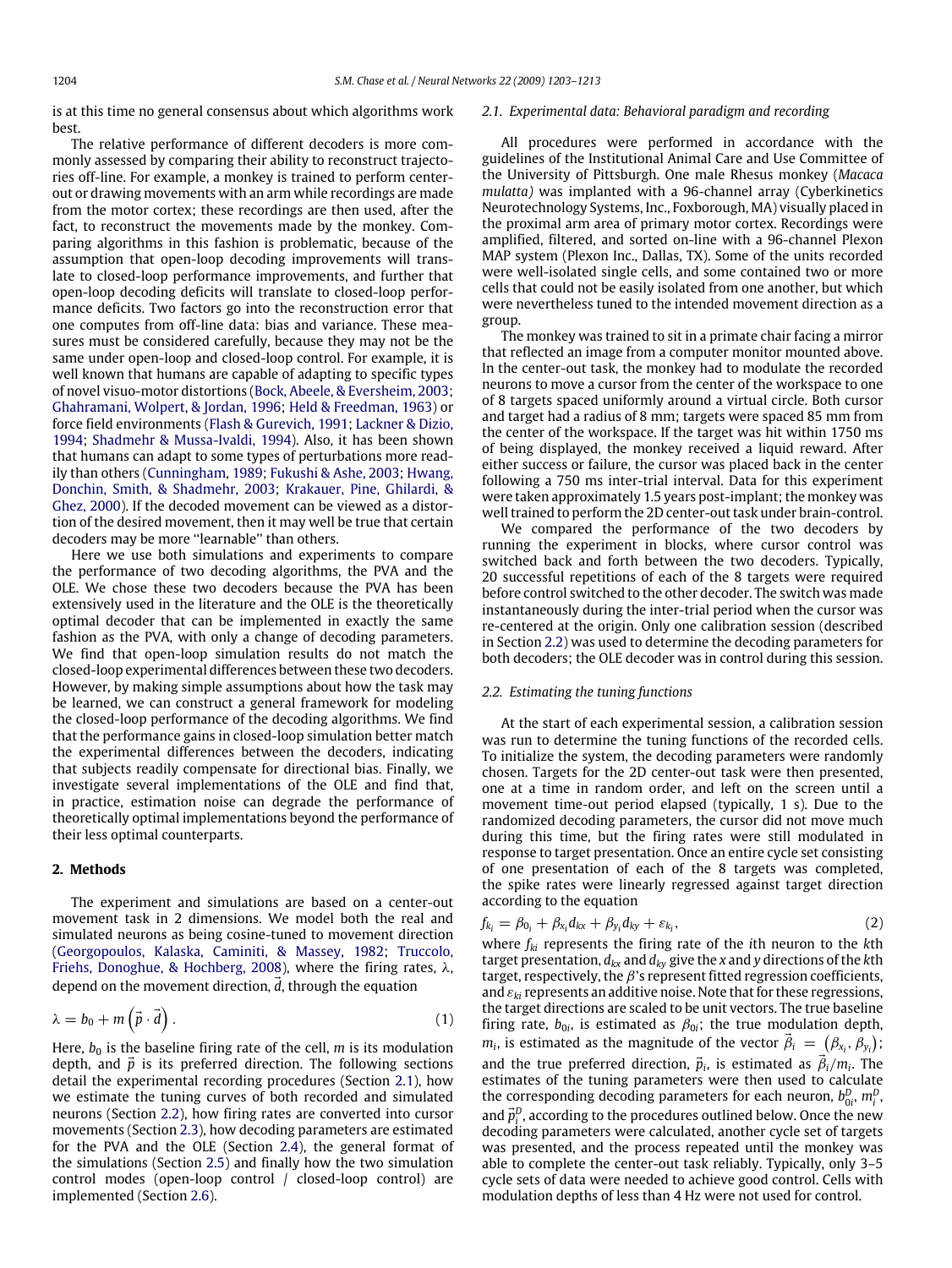#### <span id="page-2-0"></span>*2.3. Converting firing rates to cursor movements*

The PVA and the OLE can be implemented in the same way, with different decoding parameters. Once these parameters are known, they were used to construct cursor trajectories as follows. Spike counts were sampled at a regular rate of 30 Hz and converted to rates  $f_i(t)$  by dividing by the sampling interval. Normalized rates  $r_i(t)$  were computed through the equation

$$
r_i(t) = \frac{f_i(t) - b_{0i}^D}{m_i^D}.
$$
\n(3)

These normalized rates were then smoothed with a 5-point boxcar filter (i.e., by averaging the rates from the last 5 bins). The filtered, normalized rates were converted to cursor velocity,  $\vec{v}$  (*t*), as:

$$
\vec{v}(t) = k_s \frac{n_D}{N} \sum_{i=1}^{N} r_i(t) \vec{p}_i^D,
$$
\n(4)

where  $n<sub>D</sub>$  is the number of movement dimensions (in our case, 2) and *N* is the number of units being used for decoding. The speed factor, *k<sup>s</sup>* , converts the magnitude of the population vector from a normalized range to a physical speed in mm/s; typical values ranged from 65 to 80. Finally, cursor position,  $\vec{C}_P$ , was updated every sampling interval as

$$
\vec{C}_P(t) = \vec{C}_P(t - \Delta t) + \Delta t \vec{v}(t).
$$
\n(5)

Trajectories always started at the origin.

#### <span id="page-2-1"></span>*2.4. Calculating the decoding parameters*

Once the tuning curves of the cells were estimated it was possible to calculate the decoding parameters appropriate for each cell.

For the PVA, the decoding parameters are exactly the corresponding parameters of the tuning curve, that is,  $b_{0i}^D = \beta_{0i}$ ,  $m_i^D = |\vec{a}|$  and  $\vec{b}^D = \vec{a}$ ,  $/|\vec{a}|$  This implementation has a straightforward  $\left|\vec{\beta}_i\right|$ , and  $\vec{p}_i^D = \vec{\beta}_i / \left|\vec{\beta}_i\right|$ . This implementation has a straightforward interpretation: each cell pushes the cursor in the direction of its preferred direction, with the amount of the push being scaled by its normalized firing rate.

As explained in the Results section, the PVA assumes a uniform distribution of preferred directions. The OLE corrects for any nonuniformity in this distribution by using a different set of decoding preferred directions (the baseline firing rate and modulation depth decoding parameters remain the same). Consider the following derivation. From Eqs. [\(1\)](#page-1-2) and [\(2\),](#page-1-3) if we gather the normalized firing rates of all cells in response to a direction  $d$  into a single vector  $\vec{r}$ , we have

$$
\vec{r} = \mathbf{B}\vec{d},\tag{6}
$$

where **B** is formed by gathering all of the preferred direction vectors  $\vec{\beta}_i/m_i$  into a single N  $\times$  2 matrix. We are interested in the reverse problem of calculating an intended direction from the sampled firing rates, i.e., solving

$$
\vec{d} = \mathbf{P}^{\mathbf{D}} \vec{r}.\tag{7}
$$

It follows, by inversion of Eq. [\(6\),](#page-2-3) that the OLE decoding parameters  $\mathbf{P}^{\mathbf{D}}$  are

$$
\mathbf{P}^{\mathbf{D}} = \alpha \left( \mathbf{B}' \mathbf{B} \right)^{-1} \mathbf{B}',\tag{8}
$$

where **X** −1 denotes the inverse of matrix **X** and **X** 0 denotes matrix transposition. Note that unlike the PVA, the decoding preferred directions for the OLE are not necessarily of a uniform length. To ensure that the average overall speed of the cursor is the same when using the two decoders, we apply a scaling factor,  $\alpha$ , so that the average length of the decoding preferred directions in the OLE is 1, the same as for PVA. Also note that the OLE decoding parameters equal the PVA decoding parameters if the preferred directions of the recorded cells are uniformly distributed, such that

 $(B'B)^{-1}$  is diagonal. Alternate derivations of the OLE can be found in [\(Kass](#page-9-5) [et al.](#page-9-5) [\(2005\)](#page-9-5); [Salinas](#page-9-6) [and](#page-9-6) [Abbott](#page-9-6) [\(1994\)](#page-9-6)).

<span id="page-2-6"></span>The linear regression solution used in Eq. [\(8\)](#page-2-4) is valid only when the input covariates are independent, identically distributed random variables. In other words, this solution is valid only when the recorded neurons have the same noise variance and have no correlations beyond the signal correlation inherited from their tuning. If this is not true, the OLE decoding preferred directions should be calculated using weighted linear regression as

<span id="page-2-7"></span><span id="page-2-5"></span>
$$
\mathbf{P}^{\mathbf{D}} = \alpha \left( \mathbf{B}' \boldsymbol{\Sigma}^{-1} \mathbf{B} \right)^{-1} \mathbf{B}' \boldsymbol{\Sigma}^{-1}, \tag{9}
$$

where  $\Sigma$  represents the covariance matrix of the residuals of the linear regression fits of the individual neurons. The calculation in Eq. [\(9\)](#page-2-5) relies on estimating more parameters than the calculation in Eq. [\(8\),](#page-2-4) and so may suffer more from estimation error due to limited sample sizes. We will explore this issue in the Results section. To differentiate these implementations, we call the OLE of Eq. [\(8\)](#page-2-4) the ''minimal OLE'', which corrects only for bias due to non-uniformly distributed preferred directions [\(Fig. 1\(](#page-3-1)C)). When  $\Sigma$  is a diagonal matrix, consisting of the variance in the spike rate of each neuron after accounting for direction modulations, the OLE additionally accounts for the different amount of noise provided by each neuron. We call this implementation the ''variance-only OLE". Finally, when  $\Sigma$  is the full covariance matrix, it also accounts for noise correlations in the spike rates; we call this the ''full OLE'' implementation.

#### <span id="page-2-2"></span>*2.5. Simulation setup*

The simulations were meant to mimic the experimental approach as closely as possible. To start, we generated cosinetuning curves for *N* simulated cells by drawing preferred directions at random from a uniform distribution over [0,  $2\pi$ ], baseline firing rates from a uniform distribution over [5, 10], and modulation depths from a uniform distribution over [4, 8]. While these parameters largely produced only positive firing rates, we enforced non-negative rates by clipping them to zero. Once the true tuning curves were established, we generated binned spike counts at 30 Hz as Poisson realizations of the underlying rate parameter for the specified intended direction in that bin. From then on, spike trains were treated just as they were in experiments.

<span id="page-2-3"></span>Simulated experiments started with a calibration session to estimate the tuning parameters of the simulated units, allowing for situations in which the estimated tuning curves could differ from the true tuning curves. The estimated tuning parameters were used to generate decoding parameters that were in turn used to translate firing rates into cursor motion. Once the tuning curves were estimated and the decoding parameters set, 20 simulated brain-control center-out trajectories were generated to each of 16 targets spaced uniformly around a circle, using Eqs. [\(3\)–\(5\).](#page-2-6)

<span id="page-2-4"></span>For analysis purposes, an average trajectory was calculated from the 20 individual repetitions to each target. To combine trajectories of different durations, the time axis of each trajectory was uniformly scaled to the mean movement duration, τ*A*v*<sup>g</sup>* . That is, the time samples for an individual movement t of duration  $\tau$ were scaled by a gain factor  $\gamma = \tau_{Avg}/\tau$  to create a new set of time samples  $t_s = t\gamma$ . Each *x* and *y* component of the trajectory was then independently resampled using spline interpolation to a common time axis consisting of 200 evenly sampled points. Finally, the mean and SE were calculated separately for each time point of the *x* and *y* components.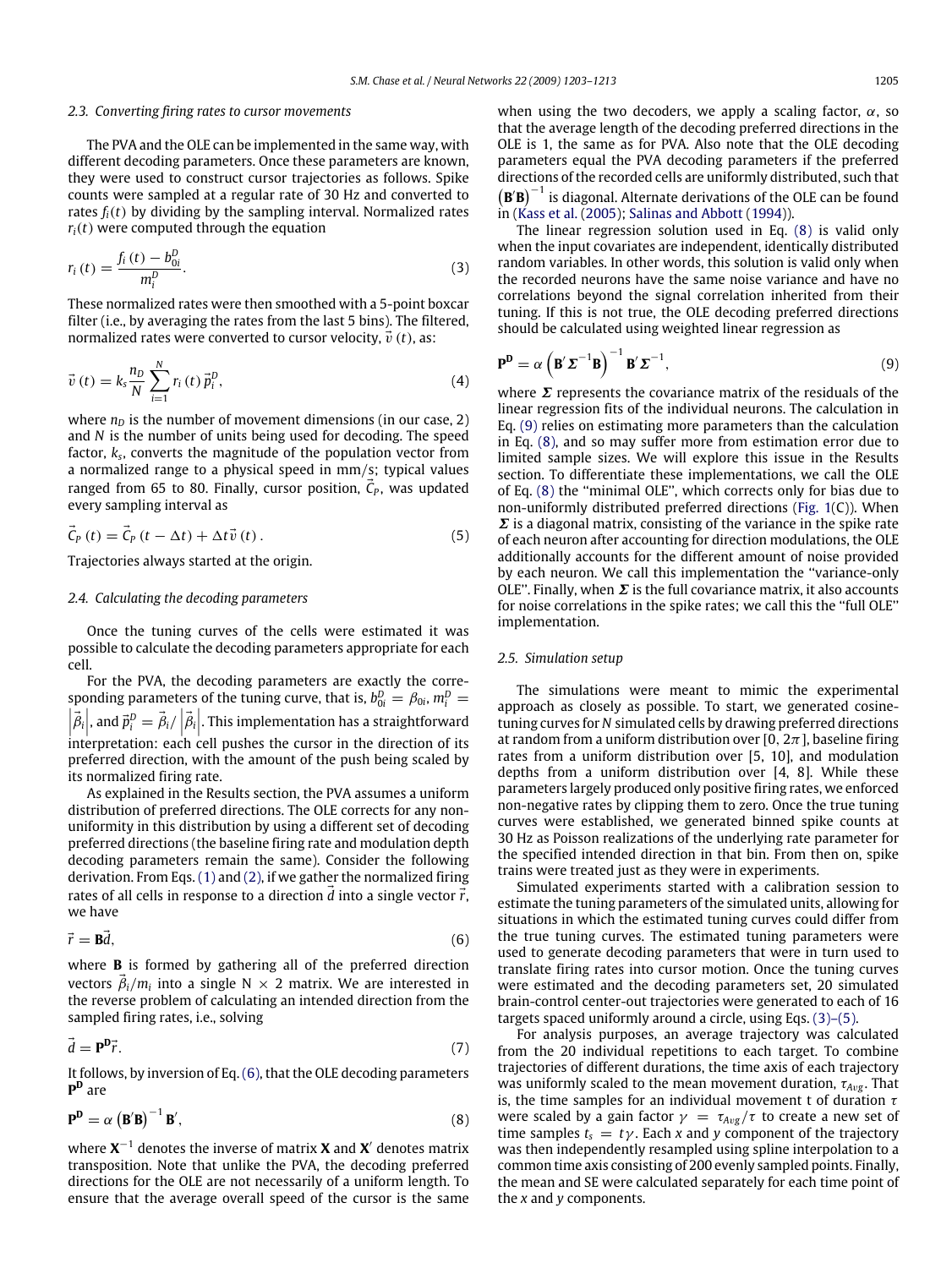<span id="page-3-1"></span>

**Fig. 1.** Bias in the PVA. (A) Tuning functions of two simulated neurons, one with a preferred direction of 0° (blue), the other with a preferred direction of 45° (red). (B) The black lines denote the direction of actual cursor movement computed with the PVA (the vectors  $\vec{v}$  from Eq. [\(4\)\)](#page-2-7), for desired movement directions located around the unit circle. Dotted lines denote the preferred directions of the neurons driving the PVA (same neurons as in (A)). Note that for a desired movement direction of 90°, the cursor moves both upwards and to the right. (C) Same as B, but with cursor movements computed with the OLE. Dashed colored lines denote the preferred directions of the simulated neurons; solid colored lines denote the corresponding preferred directions used for OLE decoding. (For interpretation of the references to colour in this figure legend, the reader is referred to the web version of this article.)

#### <span id="page-3-0"></span>*2.6. Simulation control modes*

To simulate each trial, we first chose a direction in which to aim, referred to below as  $\overline{\vec{d}}_{in}.$  We then generated spikes from the simulated neurons according to their tuning curves and the aiming direction, and used those firing rates and the decoder parameters to compute the resultant movement of the cursor. The only difference between the open-loop and closed-loop simulations was the method by which we choose the direction in which to aim.

Open-loop control was simulated by assuming that the subject aimed directly at the target, regardless of the calculated direction of cursor movement. That is, a direction vector pointing from the center of the workspace to the presented target was used to drive the firing rates of all the simulated cells and was maintained until the cursor either exited the ring of targets or a timeout of 10 s expired.

Closed-loop control was simulated by assuming that the subject could learn the relationship between aiming direction and associated cursor movement (which may not match the intended movement), and could use this knowledge to plan trajectories. We assumed that the goal was to make the movements as accurate and straight as possible under the current decoding parameters, so we chose aiming directions that would result in cursor movements that pointed directly toward the target, on average. To calculate these aiming directions, it is helpful to realize that since both the PVA and the OLE are linear methods, the entire process transforming the aiming direction  $\vec{d}_{in}$  into the cursor movement  $\vec{d}_{out}$  can be carried out as a matrix multiplication:

<span id="page-3-3"></span>
$$
\vec{d}_{out} = \text{PVM} \ \vec{d}_{in},\tag{10}
$$

where the population vector matrix, **PVM**, is given as

<span id="page-3-2"></span>
$$
PVM = \frac{k_s n_D}{N} P^D P. \tag{11}
$$

Essentially, multiplying the aiming direction,  $\vec{d}_{in}$ , by the true preferred direction matrix **P** transforms it into a set of firing rates for the population of simulated neurons. Multiplying these firing rates by the decoding preferred direction matrix **P**<sup>D</sup> transforms them into the expected cursor movement,  $\vec{d}_{out}$ , under certain assumptions. A derivation of this equation is provided in the [Appendix.](#page-9-27) Thus, for the closed-loop simulations, when target direction  $\vec{t}$  was presented, we drove the simulated neurons with an aiming direction,  $\vec{d}_{in}$ , of **PVM**<sup>-1</sup>  $\vec{t}$  (normalized), until the cursor exited the ring of targets or the 10 s timeout expired.

In short, the difference between open and closed-loop control is that in open-loop control, the subject aims directly for the targets, whereas in closed-loop control, the subject uses his knowledge of cursor error to aim in the direction that should move the cursor towards the target. Note that we did not simulate on-line correction of trajectories. This would have required a much more involved simulation, including assumptions about how errors are translated into movement updates and the lag at which neurons respond. Since these processes are not well understood, we avoided them. Instead, these simulations are meant to mimic updates of the subject's internal model [\(Wolpert,](#page-10-5) [Ghahramani,](#page-10-5) [&](#page-10-5) [Jordan,](#page-10-5) [1995\)](#page-10-5) of the cursor dynamics and the results that would occur under blind application of that internal model.

## **3. Results**

When the preferred directions of the recorded neurons are not uniformly distributed, PVA decoding is biased. To see this, consider a case where only two cosine-tuned neurons are used to control the cursor: one with a preferred direction of  $0^\circ$ , the other with a preferred direction of 45° [\(Fig. 1\(](#page-3-1)A)). If a movement is attempted toward a target located at 0°, both neurons will have firing rates above their baseline activity, and so will have positive normalized rates and contribute positive weights to the population vector. The resulting cursor movement will be in a direction between the preferred directions of the two neurons, not towards the aimedat target. [Fig. 1\(](#page-3-1)B) shows the population vectors that result from attempted movements to targets spaced around the unit circle, where the tail of each arrow starts at the aiming point. Not only do the population vectors show a consistent bias towards the axis formed by summing the constituent preferred directions, the size of the population vectors also vary as a function of aiming direction. Since the size of the vector correlates with cursor speed, this will cause a speed asymmetry across the workspace.

The OLE corrects for this source of bias by decoding with a different set of preferred directions than the ones defined by the tuning curves. When these are calculated according to Eq. [\(8\),](#page-2-4) the cursor movements that result from attempted movements to targets spaced around the unit circle are both in the same direction as the attempted movement and are of a uniform length [\(Fig. 1\(](#page-3-1)C)).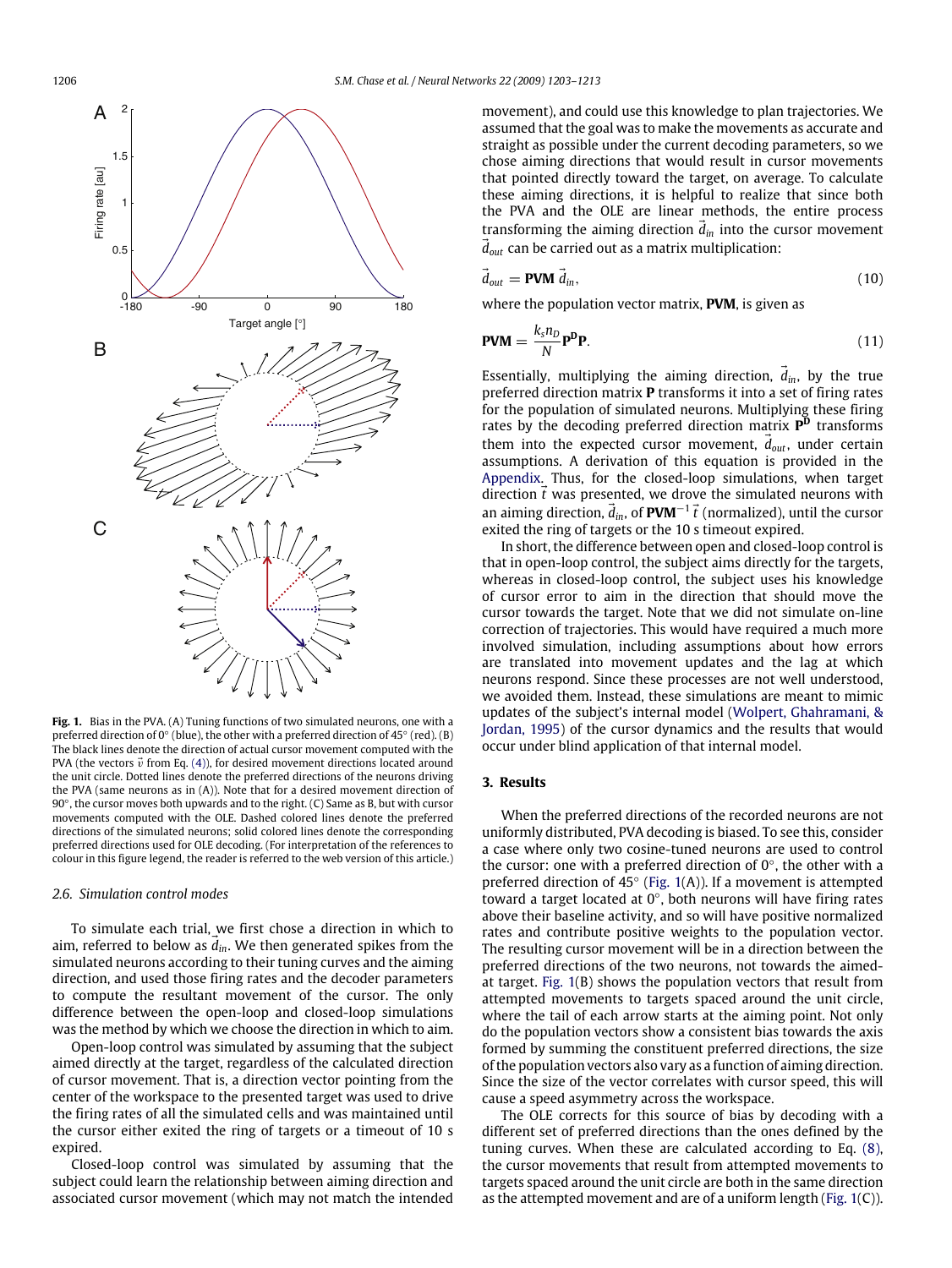<span id="page-4-0"></span>

Fig. 2. Simulation results. Mean (±1 SE) of the trajectories to each of the 16 targets. PVA trajectories are shown as solid lines, minimal OLE trajectories as dashed lines. (A) Open-loop control using 5 simulated neurons. (B) Closed-loop control with the same 5 cells. (C) Open-loop control with 40 neurons. (D) Closed-loop control with those 40 cells.

As a result of the bias inherent in the PVA decoder, simulations of open-loop control show the OLE to be far more accurate than the PVA. [Fig. 2\(](#page-4-0)A), (C) show two example simulations, comparing the average trajectories under PVA control (solid lines) to the average trajectories under minimal OLE control (dashed lines) using either 5 (Fig.  $2(A)$ ) or 40 (Fig.  $2(C)$ ) simulated neurons. While the PVA trajectories consistently miss the targets, the OLE trajectories typically end near the targets. This situation is rectified under simulations of closed-loop control, where it is assumed that the subject has learned the mapping between intended movement direction and resultant cursor movement, and re-aims accordingly [\(Fig. 2\(](#page-4-0)B), (D)). Under these conditions, the PVA and OLE are equally accurate.

The results of all simulations are shown in [Fig. 3,](#page-5-0) plotted as a function of the number of simulated neurons. The data are heavily averaged, to give an indication of the differences in decoding methods and control modes independent of the individual variation in tuning parameters from experiment to experiment. Each point represents the average of 50 simulated experiments, with a new draw of random tuning curves each time; each experiment represents the average across the 16 targets; and each target represents the average of the 20 individual repetitions to that target.

The open-loop PVA simulation behaves the worst in terms of angular error [\(Fig. 3\(](#page-5-0)A)). However, there are also slight, though statistically significant, differences between the open-loop OLE and the closed-loop OLE in terms of angular error, where the open-loop error is always greater than the closed-loop error. For 5 simulated cells, the error difference between open and closed-loop

control for OLE is  $0.55^{\circ} \pm 0.25^{\circ}$  (SE) ( $p = .03$ , *t*-test); for 160 cells, it is 0.18°  $\pm$  0.05°, ( $p = 10^{-4}$ ). These performance differences stem from a misestimation of the true tuning parameters during the calibration session. If the tuning parameters are misestimated, the OLE decoding parameters will not be correct, which can lead to a decoder that has a small amount of bias in it. This bias can be compensated for in closed-loop control. The differences in angular error between the OLE and PVA decoders under closed-loop control were not statistically significant.

The error improvement of the PVA under closed-loop control does not come without a price. Movements made under closedloop PVA control are consistently slower than the movements with any other decoder or control scheme [\(Fig. 3\(](#page-5-0)B)). Also, the closedloop control scheme does not correct for the speed asymmetry exemplified by the change in arrow length as a function of target angle in [Fig. 1\(](#page-3-1)B). When the difference between the times required to hit targets in the slowest and fastest directions is computed [\(Fig. 3\(](#page-5-0)D)), the PVA-decoding asymmetry is always larger than the OLE-decoding asymmetry. The speed asymmetry is paralleled by a change in the variance of the trajectories as a function of target angle. Although the standard deviation of the average trajectory under the two decoders is roughly equivalent when averaged across the workspace (less than 1 mm difference under all conditions, Fig.  $3(C)$ ), the difference between the standard deviations of the maximally and minimally variable trajectories is larger with PVA decoding than with OLE decoding [\(Fig. 3\(](#page-5-0)E)).

That speed asymmetry still exists under simulated closed-loop control is a consequence of the method by which we generated closed-loop trajectories. We assumed that while the subject could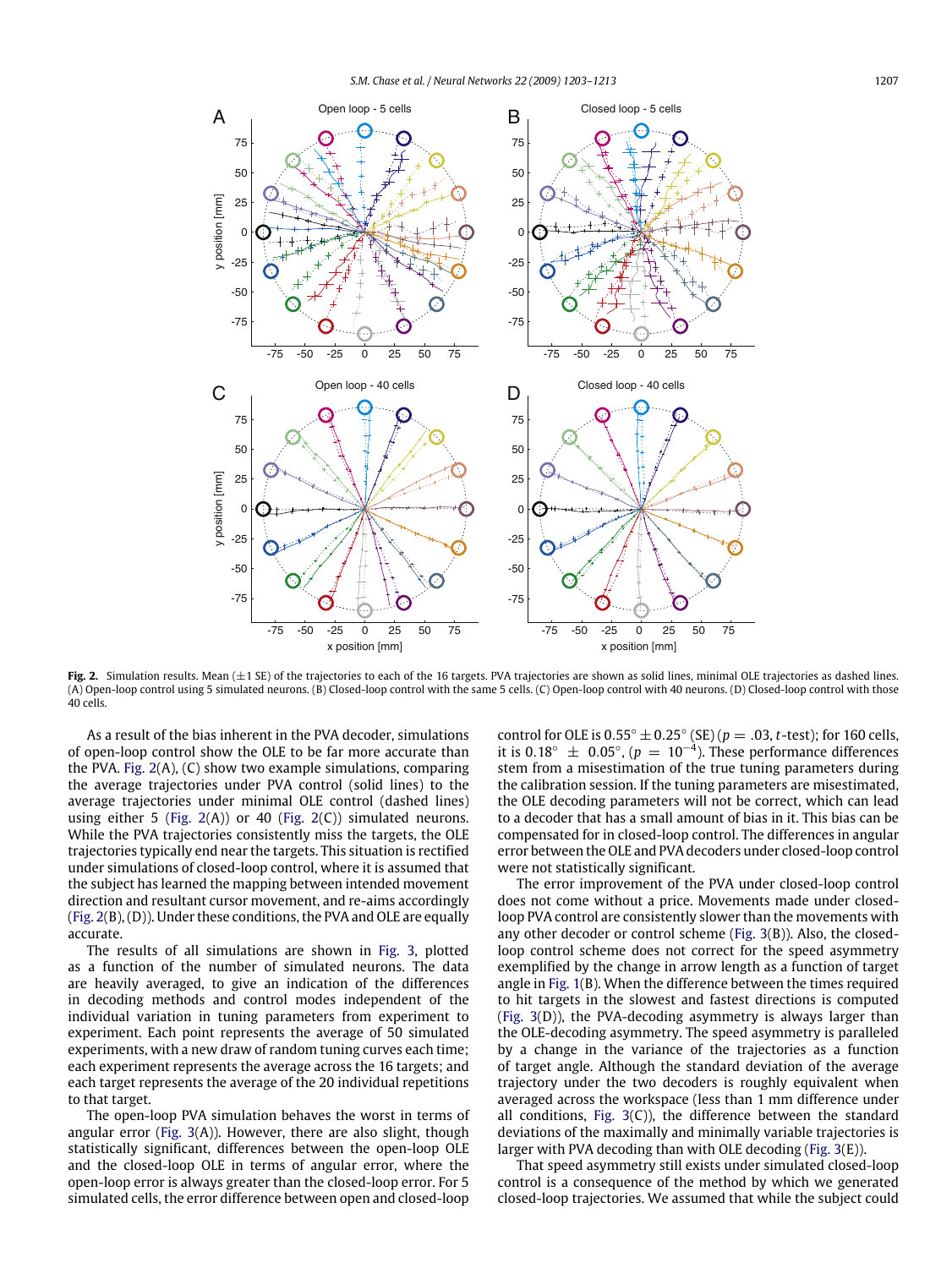<span id="page-5-0"></span>

Fig. 3. A comparison of the simulation performance under different decoders and control modes. (A) Average target error as a function of the number of simulated neurons. Error is calculated as the angular difference between the target direction vector and the vector from the origin to the point at which the trajectory exits the ring of targets. (B) Average time to target acquisition. (C) Average trajectory standard deviation. (D) The average time asymmetry, defined as the average difference between the maximum and minimum time to acquire a target. (E) Difference between the maximum SD of a target's average trajectory and the minimum SD. All error bars denote the SE over the 50 different simulated experiments.

modulate his intended movement direction to compensate for errors in movement direction, he had no control over his intended movement speed. Thus, every intended movement was a unit vector pointing in a certain direction.

These closed-loop simulation results match the on-line performance of our experimental subject well. [Fig. 4](#page-6-0) shows an example of the center-out trajectories from an experiment switching between PVA decoding and variance-only OLE decoding (recall that in the variance-only OLE implementation, decoding parameters are cal-culated according to Eq. [\(9\),](#page-2-5) where  $\Sigma$  is the diagonal matrix whose entries are the noise variances of the cells). During PVA decoding [\(Fig. 4\(](#page-6-0)A)), the trajectories to each target are fairly straight and well separated; there is little indication of the bias that we would expect from open-loop simulations. This bias exists though; when the firing rates that generated the PVA trajectories are decoded offline with the variance-only OLE decoder, the off-line trajectories are consistently skewed toward the axis running at 45 $^{\circ}$  [\(Fig. 4\(](#page-6-0)C)). The opposite effect was observed when the monkey was using the variance-only OLE decoder with the same set of recorded cells: movements made on-line with this decoder were typically straight [\(Fig. 4\(](#page-6-0)B)), while movements decoded off-line with the PVA decoder are biased towards the axis running at 135◦ [\(Fig. 4\(](#page-6-0)D)). We

suspect that under OLE control, the subject is aiming for the targets, and the PVA is decoding these trajectories in a biased manner, clustering them toward the axis at 45◦ . Under PVA control, the subject is re-aiming to compensate for this bias, which requires aiming toward points clustered around the axis at 135°. It should be noted that the success rate for this task was 100%. Using visual feedback, the monkey was able to rapidly switch between the two control modes and compensate for the bias imposed by the decoder.

Although the subject compensated for the visuo-motor distortion caused by the PVA decoder, he did not compensate for the speed asymmetry. [Fig. 6\(](#page-7-0)A) shows the time to target acquisition plotted as a function of target angle for both decoders. The movement times achieved with the PVA decoder have a bimodal distribution, which would be expected from the speed asymmetry profiles shown in [Fig. 1\(](#page-3-1)B). The OLE decoded trajectories do not exhibit this bimodal distribution, although they do show large variation with target direction. This is probably due to cursor drift, which could be caused by misestimating the baseline firing rates of the recorded neurons.

One surprising finding from this experiment was that the OLE trajectories are slightly more variable than the corresponding PVA trajectories (the lines in [Fig. 4\(](#page-6-0)C) are more dispersed than those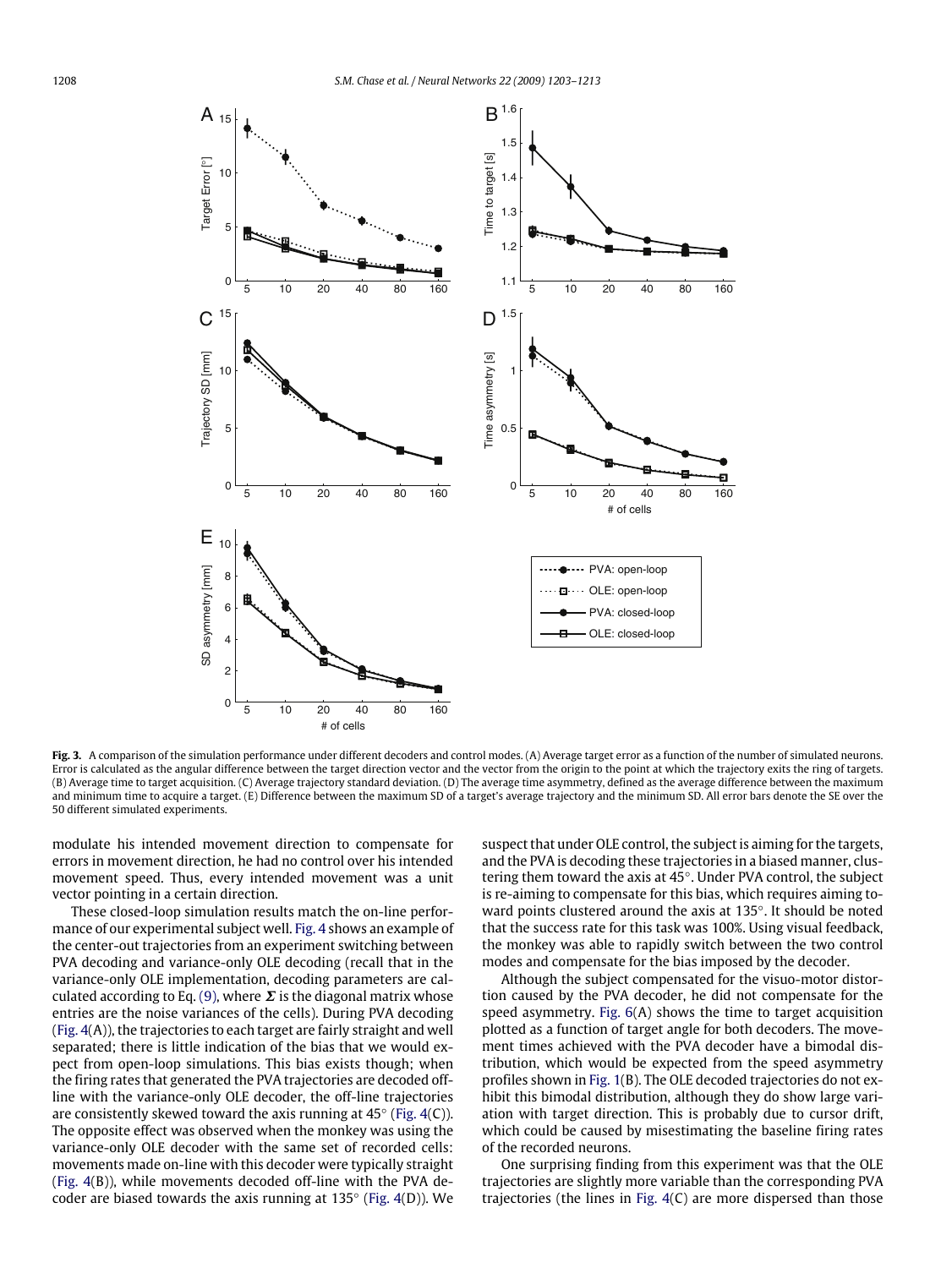<span id="page-6-0"></span>

**Fig. 4.** Experimental results comparing PVA decoding (left hand column) to variance-only OLE decoding (right hand column). The same 30 cells were used with each decoder. Color changes across targets are to aid visibility. (A) Actual cursor trajectories during PVA control. (C), (E) Trajectories that result when the spike trains recorded during the PVA-controlled trajectories in A are decoded off-line with the variance-only OLE decoder (C) or the minimal OLE decoder (E). Essentially, these are the open-loop trajectories that result from OLE decoding of a PVA-controlled system. (B) Actual cursor trajectories during variance-only OLE control. (D), (F) Trajectories that result when the spike trains from the variance-only OLE-controlled trajectories in B are decoded with the PVA decoder (D) or the minimal OLE decoder (F).

in [Fig. 4\(](#page-6-0)A), and similarly for [Fig. 4\(](#page-6-0)B) relative to [Fig. 4\(](#page-6-0)D)). These variance differences are significant: the average SD  $(\pm$  SE) of the trajectories during PVA control was  $5.5 \pm .35$  mm, the average during OLE control was 7.9  $\pm$  .46 mm (p  $\lt$  .001, as assessed by a two factor ANOVA based on direction and decoder type). The variance increase appears to be a consequence of the varianceonly implementation of the OLE; when the same trajectories were decoded off-line using a minimal OLE decoder, the variance during the OLE session decreased (average SD:  $5.8 \pm .29$  mm; [Fig. 4\(](#page-6-0)E), (F)). To verify that that specific OLE implementation was the cause of the variance differences, we performed another experiment switching between a PVA decoder and a minimal OLE decoder [\(Fig. 5\)](#page-7-1). Although there is less indication of bias in this example (the lines in [Fig. 5\(](#page-7-1)C) and (D) are relatively on target), the main result is that the minimal OLE decoding is, if anything, less variable than the PVA decoding (PVA SD:  $5.2 \pm .28$  mm; minimal OLE SD:  $5.0$  $\pm$  .29 mm,  $p > .05$ ). Trajectories that would have resulted from variance-only OLE decoding, however, prove to be quite variable [\(Fig. 5\(](#page-7-1)E) and (F); during the OLE decoding session, the varianceonly OLE SD was  $7.8 \pm .45$  mm).

To help understand these results, we calculated, from simulations, the average standard deviation of trajectories resulting from different implementations of the OLE decoder as a function of the amount of data collected during the calibration session [\(Fig. 7\)](#page-8-0). The variance-only OLE decoder performed better than the full OLE decoder, but worse than the minimal OLE decoder until more than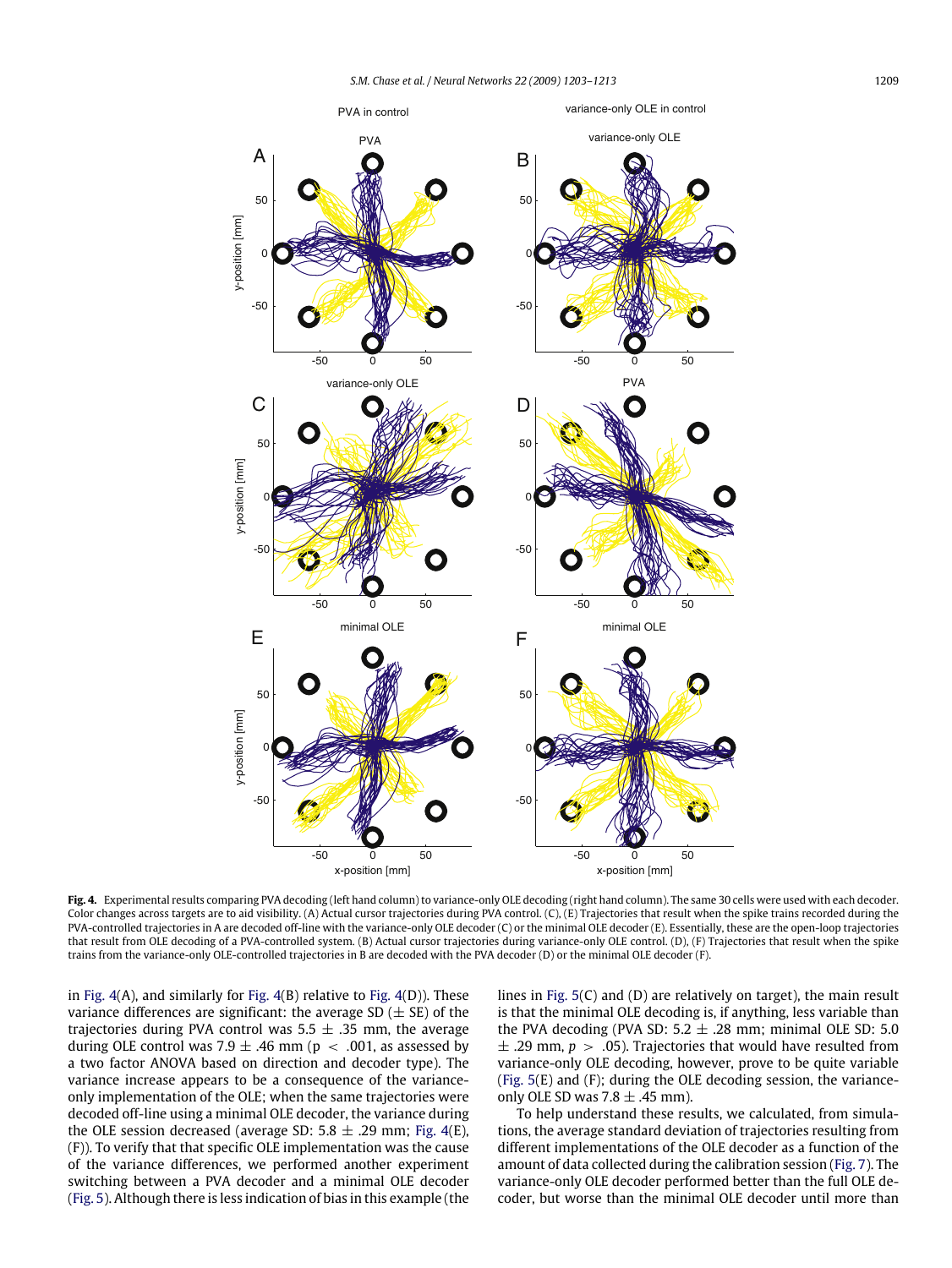<span id="page-7-1"></span>

<span id="page-7-0"></span>**Fig. 5.** Same as [Fig. 4,](#page-6-0) for an experiment where PVA decoding was compared to minimal OLE decoding. 33 cells drove the cursor in this experiment.



**Fig. 6.** Time to acquire target plotted as a function of target angle for the experiments of [Figs. 4](#page-6-0) and [5.](#page-7-1) (A) PVA compared to the variance-only OLE (corresponding to [Fig. 4\)](#page-6-0). (B) PVA compared to the minimal OLE (corresponding to [Fig. 5\)](#page-7-1).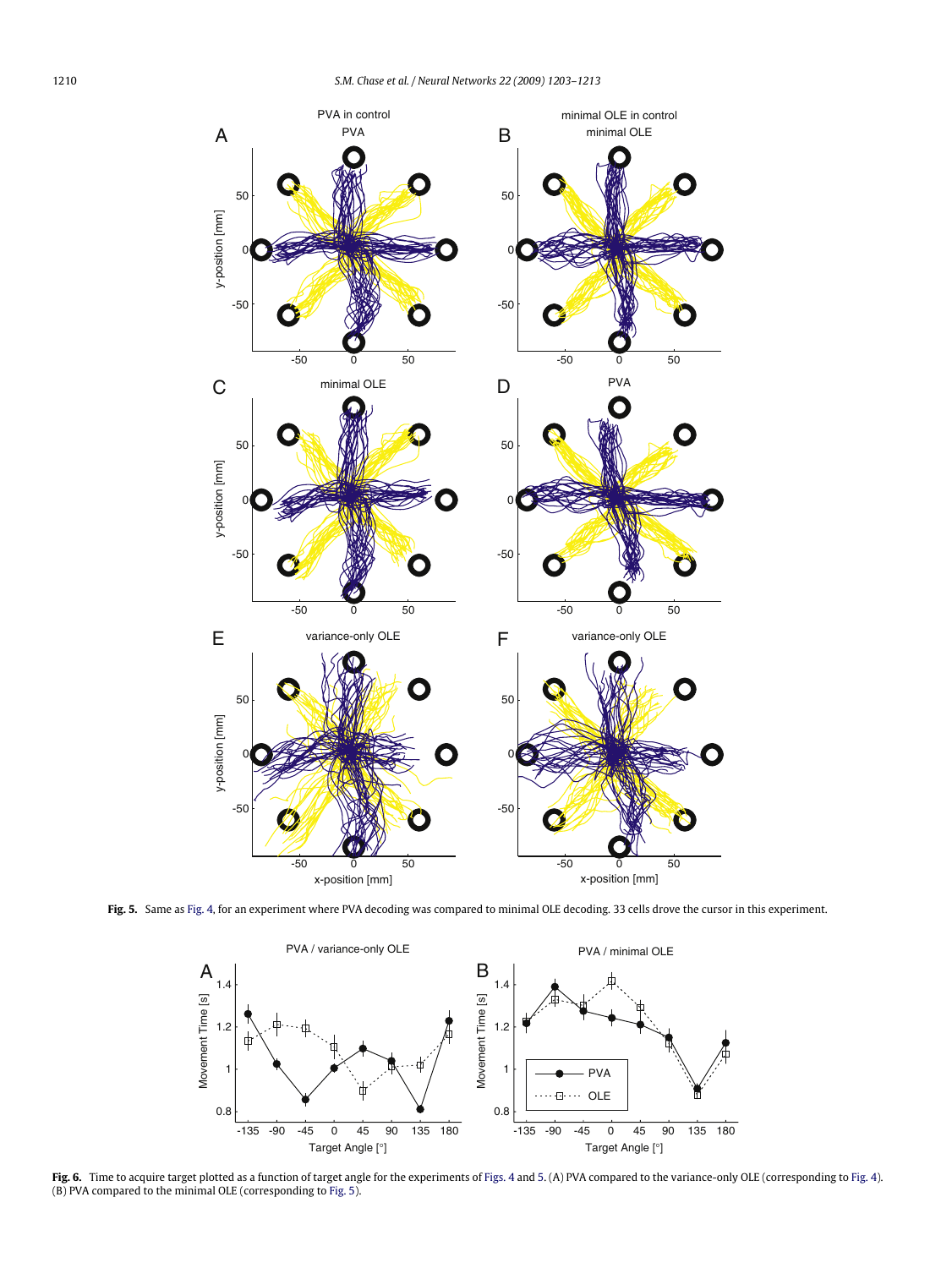<span id="page-8-0"></span>

**Fig. 7.** Decoding performance of the different decoders under closed-loop control, for 30 simulated neurons. (A) Average trajectory SD ( $\pm$  1 SE) plotted as a function of the amount of data collected during the calibration session, where a cycle set is one presentation of each of 8 targets spaced uniformly around a circle. The inset shows a close up of the given range. (B) Same, for the target angular error.

10 cycle sets of data were collected for the calibration session. As we never used more than 5 cycle sets of calibration data in our experiments, these simulation results match the experimental data well.

The full OLE is theoretically optimal. However, its performance in terms of the average trajectory SD was worse than all of the other decoders until about 80 cycle sets of calibration data were collected. At one target presentation every 2 s, this would take more than 20 min. As an aside, it should be noted that although we attempted to use the full OLE in experiments, the monkey refused to work with that decoder, giving up in frustration after several movement attempts.

## **4. Discussion**

We have demonstrated that a subject using a brain–computer interface can compensate for at least the directional biases that result from the use of the PVA decoder. This result is not particularly surprising. The rotation between the aimedat direction and the cursor direction induced by the PVA varies smoothly and slowly across the workspace [\(Fig. 1\(](#page-3-1)B)), so that generalization from one target should not interfere with movements to another [\(Krakauer](#page-9-25) [et al.,](#page-9-25) [2000;](#page-9-25) [Paz,](#page-9-28) [Nathan,](#page-9-28) [Boraud,](#page-9-28) [&](#page-9-28) [Bergman,](#page-9-28) [2005\)](#page-9-28). Furthermore, the average angle between the intended and actual directions decreases as a function of the number of cells used in control, averaging less than 10<sup>°</sup> when using more than 20 neurons with randomly distributed preferred directions [\(Fig. 3\(](#page-5-0)A), open-loop PVA control).

#### *4.1. Off-line simulations must be detailed to capture on-line results*

Care must be taken when using off-line results to predict the performance of on-line decoders. Under closed-loop control, the PVA and the OLE are essentially the same in terms of target angular error or average trajectory variability, whereas under open-loop control the OLE is decidedly better [\(Fig. 3\)](#page-5-0). Of course, the differences in off-line prediction would not have been as severe if we were comparing the performance of two unbiased decoders. Even this situation must be approached with caution, however. First, if parameters are misestimated during the calibration session, even theoretically unbiased decoders can become biased. Second, from the experimental results it is clear that the variance-only OLE, which is theoretically superior to the minimal OLE, gave worse results in terms of trajectory jitter [\(Figs. 4](#page-6-0) and [5\)](#page-7-1). We should note that the performance of the variance-only OLE or full OLE might have been better had we used a different estimator for the covariance matrix in Eq. [\(9\).](#page-2-5) For example, the approach of [Daniels](#page-9-29) [and](#page-9-29) [Kass](#page-9-29) [\(2001\)](#page-9-29) has been shown to give more consistent results for small sample sizes than the standard sample variance estimator we used. The point we would like to make, however, is that only careful modeling of the calibration procedure reveals the sensitivity of the decoders to noisy estimates of the extra parameters [\(Fig. 7\)](#page-8-0).

The calibration process is a complicated issue in brain–computer interfaces. On one hand, it seems obvious that one should gather as much data as possible when trying to make estimates of the true tuning curves of the recorded cells. On the other hand, it is possible that the tuning curves themselves are non-stationary, due to random drift [\(Rokni,](#page-9-30) [Richardson,](#page-9-30) [Bizzi,](#page-9-30) [&](#page-9-30) [Seung,](#page-9-30) [2007\)](#page-9-30), postural changes, electrode noise, or simply due to attention or fatigue. Even if the tuning curves themselves are stationary, the subject's intention may not be: it is likely that the learning process begins as soon as movements are attempted [\(Mazzoni](#page-9-31) [&](#page-9-31) [Krakauer,](#page-9-31) [2006\)](#page-9-31). Further work will be necessary to understand exactly how the parameter estimation procedure itself affects control.

#### *4.2. Speed asymmetry*

One implementation of brain–computer interface devices is as spelling devices for locked-in patients. In these cases, one can take the recorded spike trains and, instead of using them to drive the continuous movement of a cursor, use them to distinguish among several different possible categories [\(Musallam,](#page-9-32) [Corneil,](#page-9-32) [Greger,](#page-9-32) [Scherberger,](#page-9-32) [&](#page-9-32) [Andersen,](#page-9-32) [2004;](#page-9-32) [Santhanam,](#page-9-33) [Ryu,](#page-9-33) [Yu,](#page-9-33) [Afshar,](#page-9-33) [&](#page-9-33) [Shenoy,](#page-9-33) [2006\)](#page-9-33). One could do this with signals from the motor cortex by using a cursor and allowing the center-out target selection to serve as the category choice. In this case, asymmetries in speed or variance across the workspace would translate directly into asymmetries in the ability to select certain categories over others, and would degrade device performance.

The subject in our experiment did not compensate for the speed asymmetry across the workspace that he experienced when working with either the PVA or the OLE controller [\(Fig. 6\)](#page-7-0). It is difficult to interpret whether or not he could do so, however, as our task did not specifically control for speed, other than providing an upper bound on the overall movement time that was acceptable for success. Most likely, the optimal strategy for the subject to adopt in our task is to hit every target as rapidly as possible in order to get the reward as quickly as possible. In this case, the speed asymmetry might reflect the performance upper bound. Further experiments will need to be conducted to probe whether or not speed bias can be corrected under closed-loop conditions.

### *4.3. Conclusions*

So which of these decoding algorithms is better? One could argue that the minimal implementation of the OLE is the best, since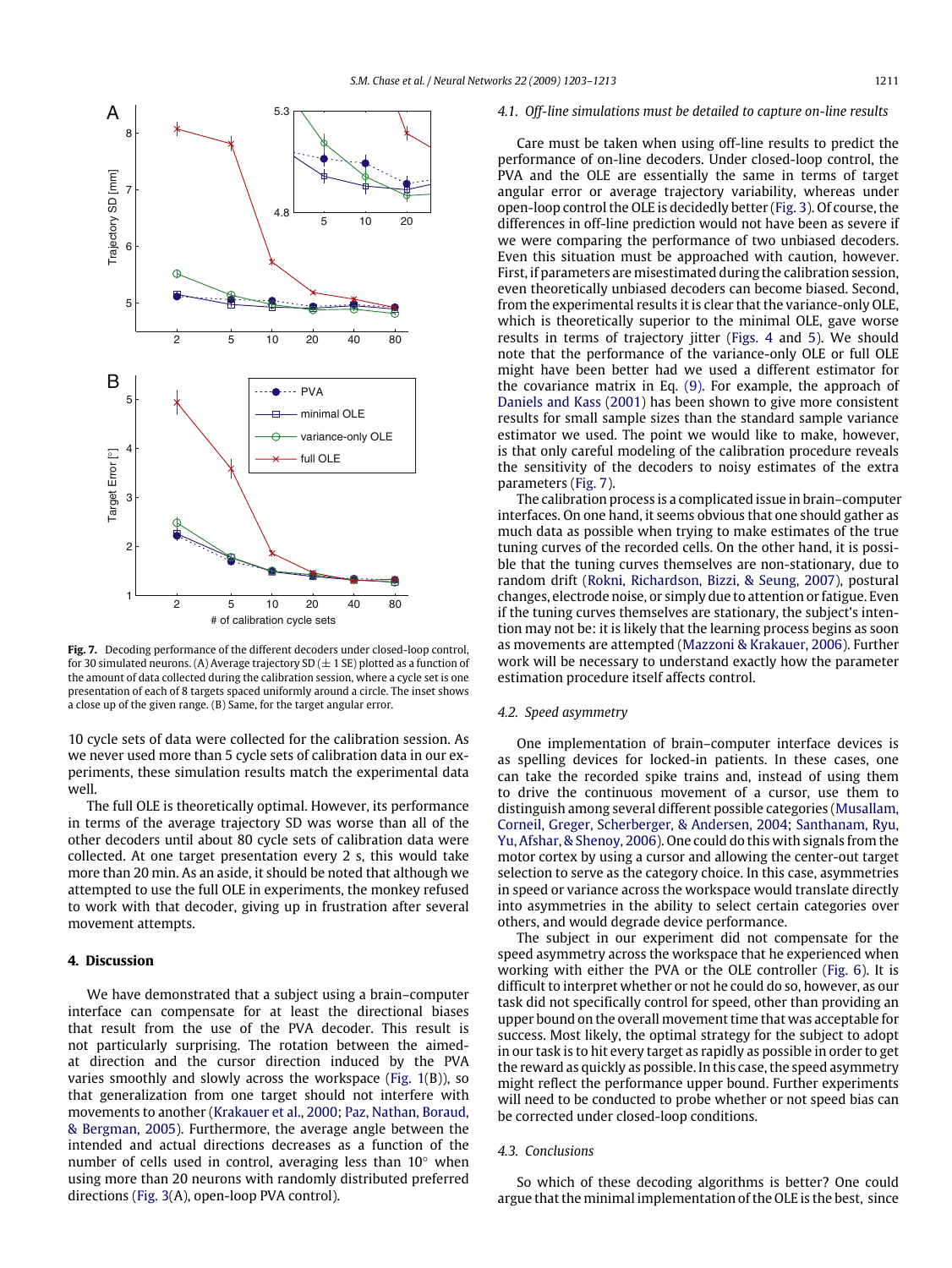it is unbiased (given linear neurons) and less prone to estimation error than the other OLE implementations. From the point of view of overall control ability, however, it appears not to matter: our subject compensated for the directional inconsistencies between the two decoders, and while the average speed per target changed, the overall difference between the fastest and slowest target was approximately the same. While it is possible that this subject, who was extensively trained with the PVA decoder, might be more adept at compensating for directional biases than an untrained subject, these results indicate that there is no fundamental limitation on the ability to learn the directional distortions of the PVA. The important point, however, is that the differences between PVA and OLE are not nearly as extreme as open-loop simulation results would indicate. Only simulations that account for the subject's ability to learn can approximate closed-loop experimental results.

One interesting aspect of this work is that it implies that a minimum variance, unbiased estimator may not outperform a biased estimator under closed-loop control, provided that the leftover bias is readily learnable. To take advantage of this, it is necessary to know what kinds of perturbations are learnable and what kinds are not. The full extent to which a subject can learn to modulate its neural activity when given the proper form of feedback is not well understood, and merits further investigation from both a scientific and a practical, device-oriented standpoint. The brain–computer interface promises to be a flexible platform on which such types of learning studies could be done.

#### **Acknowledgements**

The authors would like to thank Andrew Whitford and Dr. Meel Velliste for comments on an earlier draft of this manuscript. Support for this work came from NIH grant R01-EB005847, part of the CRCNS program.

#### **Appendix. Derivation of the population vector matrix (Eq.** [\(11\)](#page-3-2)**)**

<span id="page-9-27"></span>Inserting Eq.  $(3)$  into Eq.  $(4)$ , we have

$$
\vec{v}(t) = k_s \frac{n_D}{N} \sum_{i=1}^{N} \frac{f_i(t) - b_{0_i}}{m_i^D} \vec{p}_i^D.
$$
 (12)

If  $b_{0_i} = b_{0_i}^D$  and  $m_i = m_i^D$ , and we ignore the stochastic nature of  $f_i(t)$  by taking the expectation of each side, then we can rewrite the above equation by substituting in Eq. [\(1\):](#page-1-2)

$$
E\left[\vec{v}\left(t\right)\right] = k_s \frac{n_D}{N} \sum_{i=1}^{N} \left(\vec{p}_i \cdot \vec{d}_{in}\right) \vec{p}_i^D. \tag{13}
$$

Equating E  $\lceil\vec{v}\left(t\right)\rceil$  with  $\vec{d}_{out}$ , extracting the intended direction  $\vec{d}_{in}$ out to the right-hand side, and rewriting in matrix form yields

$$
\vec{d}_{out} = \frac{k_s n_D}{N} \left[ \sum_{\substack{i=1 \ i=1}}^N p_{x_i} p_{x_i}^D \sum_{\substack{i=1 \ i=1}}^N p_{y_i} p_{x_i}^D \right] \vec{d}_{in},
$$
\n(14)

or, equivalently, Eqs. [\(10\)](#page-3-3) and [\(11\):](#page-3-2)

$$
\vec{d}_{out} = \frac{k_s n_D}{N} \mathbf{P}^{\mathbf{D}} \mathbf{P} \vec{d}_{in}.
$$

As a check to ensure that the OLE is unbiased, we can substitute in Eq. [\(8\)](#page-2-4) for the OLE decoding parameters,

$$
\vec{d}_{out} = \frac{k_s n_D \alpha}{N} \left( \mathbf{B}' \mathbf{B} \right)^{-1} \mathbf{B}' \mathbf{P} \vec{d}_{in},
$$

where we recall that **P** is the matrix of true preferred directions, and **B** is its noisy estimate from the calibration session. If  $B = P$ ,  $\vec{d}_{out}$  becomes a scaled, undistorted version of  $\vec{d}_{in}.$ 

#### **References**

- <span id="page-9-16"></span>Bock, O., Abeele, S., & Eversheim, U. (2003). Human adaptation to rotated vision: Interplay of a continuous and a discrete process. *Experimental Brain Research*, *152*, 528–532.
- <span id="page-9-7"></span>Brockwell, A. E., Rojas, A. L., & Kass, R. E. (2004). Recursive bayesian decoding of motor cortical signals by particle filtering. *Journal of Neurophysiology*, *91*, 1899–1907.
- <span id="page-9-12"></span>Carmena, J. M., Lebedev, M. A., Crist, R. E., O'Doherty, J. E., Santucci, D. M., Dimitrov, D. F., Patil, P. G., Henriquez, C. S., & Nicolelis, M. A. (2003). Learning to control a brain–machine interface for reaching and grasping by primates. *PLoS Biology*, *1*, E42.
- <span id="page-9-2"></span>Chapin, J. K., Moxon, K. A., Markowitz, R. S., & Nicolelis, M. A. (1999). Real-time control of a robot arm using simultaneously recorded neurons in the motor cortex. *Nature Neuroscience*, *2*, 664–670.
- <span id="page-9-22"></span>Cunningham, H. A. (1989). Aiming error under transformed spatial mappings suggests a structure for visual-motor maps. *Journal of Experimental Psychology: Human Perception and Performance*, *15*, 493–506.
- <span id="page-9-29"></span>Daniels, M. J., & Kass, R. E. (2001). Shrinkage estimators for covariance matrices. *Biometrics*, *57*, 1173–1184.
- <span id="page-9-19"></span>Flash, T., & Gurevich, I. (1991). Arm stiffness and movement adaptation to external loads. *Proceedings of IEEE Engineering in Medical and Biology Society Conference*, *13*, 885–886.
- <span id="page-9-23"></span>Fukushi, T., & Ashe, J. (2003). Adaptation of arm trajectory during continuous drawing movements in different dynamic environments. *Experimental Brain Research*, *148*, 95–104.
- <span id="page-9-26"></span>Georgopoulos, A. P., Kalaska, J. F., Caminiti, R., & Massey, J. T. (1982). On the relations between the direction of two-dimensional arm movements and cell discharge in primate motor cortex. *Journal of Neuroscience*, *2*, 1527–1537.
- <span id="page-9-3"></span>Georgopoulos, A. P., Kettner, R. E., & Schwartz, A. B. (1988). Primate motor cortex and free arm movements to visual targets in three-dimensional space. II. Coding of the direction of movement by a neuronal population. *Journal of Neuroscience*, *8*, 2928–2937.
- <span id="page-9-4"></span>Georgopoulos, A. P., Schwartz, A. B., & Kettner, R. E. (1986). Neuronal population coding of movement direction. *Science*, *233*, 1416–1419.
- <span id="page-9-17"></span>Ghahramani, Z., Wolpert, D. M., & Jordan, M. I. (1996). Generalization to local remappings of the visuomotor coordinate transformation. *Journal of Neuroscience*, *16*, 7085–7096.
- <span id="page-9-18"></span>Held, R., & Freedman, S. J. (1963). Plasticity in Human Sensorimotor Control. *Science*, *142*, 455–462.
- <span id="page-9-0"></span>Hochberg, L. R., Serruya, M. D., Friehs, G. M., Mukand, J. A., Saleh, M., Caplan, A. H., Branner, A., Chen, D., Penn, R. D., & Donoghue, J. P. (2006). Neuronal ensemble control of prosthetic devices by a human with tetraplegia. *Nature*, *442*, 164–171.
- <span id="page-9-24"></span>Hwang, E. J., Donchin, O., Smith, M. A., & Shadmehr, R. (2003). A gain-field encoding of limb position and velocity in the internal model of arm dynamics. *PLoS Biology*, *1*, E25.
- <span id="page-9-5"></span>Kass, R. E., Ventura, V., & Brown, E. N. (2005). Statistical issues in the analysis of
- <span id="page-9-8"></span>neuronal data. *Journal of Neurophysiology*, *94*, 8–25. Kemere, C., Shenoy, K. V., & Meng, T. H. (2004). Model-based neural decoding of reaching movements: A maximum likelihood approach. *IEEE Transactions in*
- <span id="page-9-9"></span>*Biomedecal Engineering*, *51*, 925–932. Kim, S. P., Sanchez, J. C., Erdogmus, D., Rao, Y. N., Wessberg, J., Principe, J. C., & Nicolelis, M. (2003). Divide-and-conquer approach for brain machine interfaces: Nonlinear mixture of competitive linear models. *Neural Networks*, *16*, 865–871.
- <span id="page-9-14"></span>Kim, S. P., Simeral, J. D., Hochberg, L. R., Donoghue, J. P., & Black, M. J. (2008). Neural control of computer cursor velocity by decoding motor cortical spiking activity in humans with tetraplegia. *Journal of Neural Engineering*, *5*, 455–476.
- <span id="page-9-25"></span>Krakauer, J. W., Pine, Z. M., Ghilardi, M. F., & Ghez, C. (2000). Learning of visuomotor transformations for vectorial planning of reaching trajectories. *Journal of Neuroscience*, *20*, 8916–8924.
- <span id="page-9-10"></span>Kulkarni, J. E., & Paninski, L. (2008). State-space decoding of goal-directed
- <span id="page-9-20"></span>movements. *IEEE Signal Processing Magazine*, *25*, 78–86. Lackner, J. R., & Dizio, P. (1994). Rapid adaptation to Coriolis force perturbations of
- <span id="page-9-31"></span>arm trajectory. Journal of Neurophysiology, 72, 299–313.<br>Mazzoni, P., & Krakauer, J. W. (2006). An implicit plan overrides an explicit strategy<br>during visuomotor adaptation. Journal of Neuroscience, 26, 3642–3645.
- <span id="page-9-15"></span>Mulliken, G. H., Musallam, S., & Andersen, R. A. (2008). Decoding trajectories from posterior parietal cortex ensembles. *Journal of Neuroscience*, *28*, 12913–12926. Musallam, S., Corneil, B. D., Greger, B., Scherberger, H., & Andersen, R. A. (2004).
- <span id="page-9-32"></span>Cognitive control signals for neural prosthetics. *Science*, *305*, 258–262.
- <span id="page-9-28"></span>Paz, R., Nathan, C., Boraud, T., Bergman, H., & Vaadia, E. (2005). Acquisition and generalization of visuomotor transformations by nonhuman primates.
- <span id="page-9-30"></span>*Experimental Brain Research*, *161*, 209–219. Rokni, U., Richardson, A. G., Bizzi, E., & Seung, H. S. (2007). Motor learning with unstable neural representations. *Neuron*, *54*, 653–666.
- <span id="page-9-6"></span>Salinas, E., & Abbott, L. F. (1994). Vector reconstruction from firing rates. *Journal of Computational Neuroscience*, *1*, 89–107.
- <span id="page-9-33"></span>Santhanam, G., Ryu, S. I., Yu, B. M., Afshar, A., & Shenoy, K. V. (2006). A highperformance brain–computer interface. *Nature*, *442*, 195–198.
- <span id="page-9-13"></span>Serruya, M. D., Hatsopoulos, N. G., Paninski, L., Fellows, M. R., & Donoghue, J. P. (2002). Instant neural control of a movement signal. *Nature*, *416*, 141–142.
- <span id="page-9-11"></span>
- <span id="page-9-21"></span>Shadmehr, R., & Mussa-Ivaldi, F. A. (1994). Adaptive representation of dynamics<br>during learning of a motor task. Journal of Neuroscience, 14, 3208–3224.<br>Srinivasan, L., Eden, U. T., Willsky, A. S., & Brown, E. N. (2006). A *Computation*, *18*, 2465–2494.
- <span id="page-9-1"></span>Taylor, D. M., Tillery, S. I., & Schwartz, A. B. (2002). Direct cortical control of 3D neuroprosthetic devices. *Science*, *296*, 1829–1832.